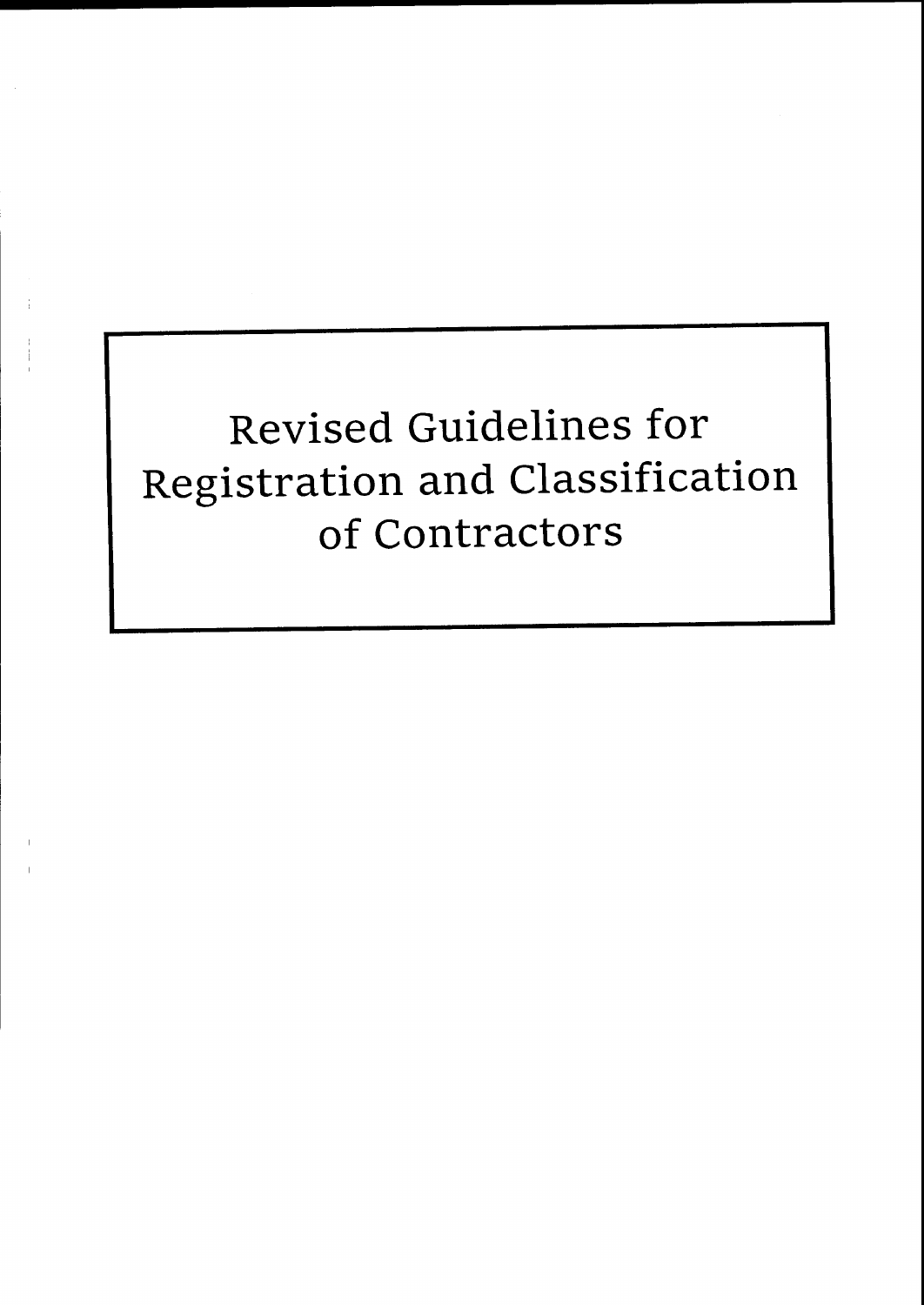# REVISED GUIDELINES FOR REGISTRATION AND CLASSIFICATION OF CONTRACTORS

#### $1$  . **GENERAL**

The Implementing Rules and Regulations of P.D. No. 1594, governing infrastructure contracts provide for registration and classification of contractors which shall be undertaken by an Inter-Agency Committee composed of representatives from the different designated government agencies/offices.

Registration and classification of contractors by the Inter-Agency Committee shall substantially reduce registration requirements through the use of uniform guidelines and criteria, provide quick access to updated records  $\alpha$ f contractors, and avoid possible irregularities attributed to multiple/inconsistent registration.

The Inter-Agency Committee shall formulate uniform criteria guidelines, and and procedures for the classification of contractors to be adopted  $by$  $a11$ offices/agencies/corporations concerned.

#### DEFINITION OF TERMS  $2<sub>1</sub>$

 $\cdot$  2.5

- $2.1$ Infrastructure Projects - refer to construction, improvement or rehabilitation of roads and highways, airports and air uavigation feedbilder railwayn. ports, flood control and drainage, water supply and sewerage, irrigation systems, dams, buildings, communication facilities, dredging and reclamation, power generating plants, power transmission and<br>distribution facilities and other related construction projects that form part of the government capital investment.
- 2.2 Filipino Contractor - refers to a Filipino citizen, partnership or corporation duly organized and licensed under the laws of the Philippines and at least seventy five percent (75%) of the capital stock of which belongs to Filipino citizens.
- $2.3$ Inter-Agency Committee - refers to the Committee. composed  $\circ$  f representatives from the different designated government agencies/offices, created under  $IB$ Section 1.5 of the Implementing Rules and Regulations of P.D. No. 1594, as amended to classify, register and predisqualify contractors.

 $2.4 -$ IAC-Category - refers to the size of a contractor classified as small, medium and large.

IAC-Classification - refers to the types or classes οť projects such as roads, buildings, etc.  $\sim 100$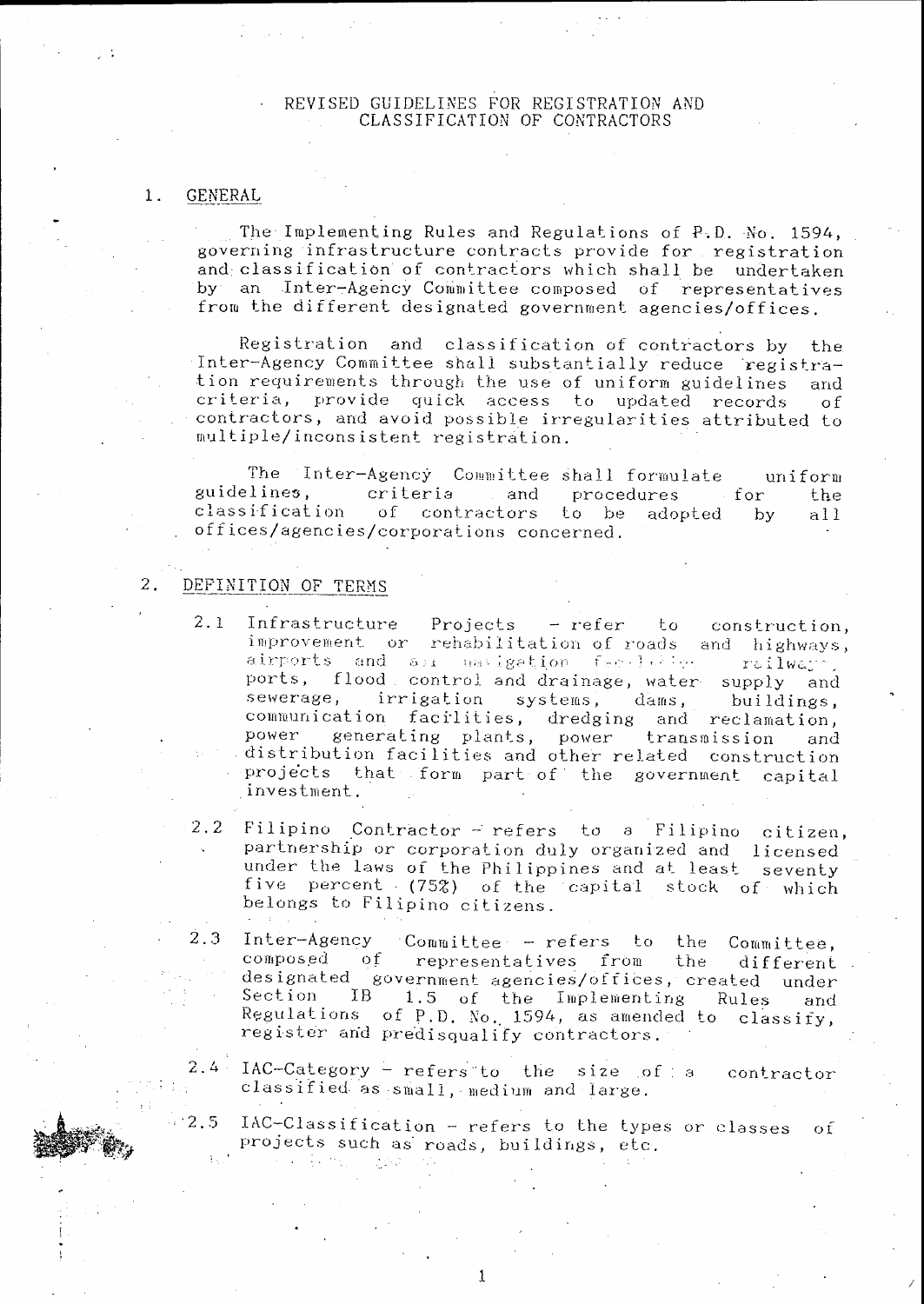#### WHO MAY APPLY FOR IAC REGISTRATION 3.

The following may apply for registration as contractor with the Inter-Agency Committee.

- $3.1$ Filipino contractors as defined under Section 2.2 above:
	- Citizens in the case of single proprietorship.  $\ddot{a}$ .
	- Partnership or corporation duly organized under  $b.$ laws of the Philippines, and at the least seventy five percent (75%) of the capital stock of which belongs to Filipino citizens.
- Contractors forming themselves into a joint venture,  $3.2$ i.e., a group of two or more contractors that intend to be jointly and severally responsible for a particular contract, which shall for purposes of bidding/tendering comply with LOI No. 630, and currently and properly accredited by the Philippine Contractors Accreditation Board in pursuance to the provision of Article IX. Section 38 of R.A. No. 4566.
- $3.3$ Foreign contractors, who are duly licensed by the Philippine Contractors Accreditation Board, may apply for registration for internationally bid foreignassisted projects under the same procedures and/or in accordance with procedures established by, and agreed upon with, the lending/financing institution.

#### $\overline{a}$ IAC REGISTRATION SYSTEM

#### $4.1$ General

THE IAC Registration involves the screening of the qualifications of prospective contractors for government infrastructure projects to determine their general ability to undertake different types and sizes of projects, without referring  $t$ o any specific contract.

#### $4.2$ IAC Classification of Projects

Government infrastructure projects for purposes of registration shall be classified as follows:

| IAC CLASSIFICATION<br>UE.<br>- PROJECTS | COVERAGE | MAJOR AGENCIES<br>NVOI VED |
|-----------------------------------------|----------|----------------------------|
| General Engineering                     |          | $\ddots$                   |

2

A. Road, Highway Roads: pavement, Railways, Airport horizontal. structures and **Bridges** 

All types including national, provincial, city, municipal, and barangay roads and related structures des gr Agency involved: DPWH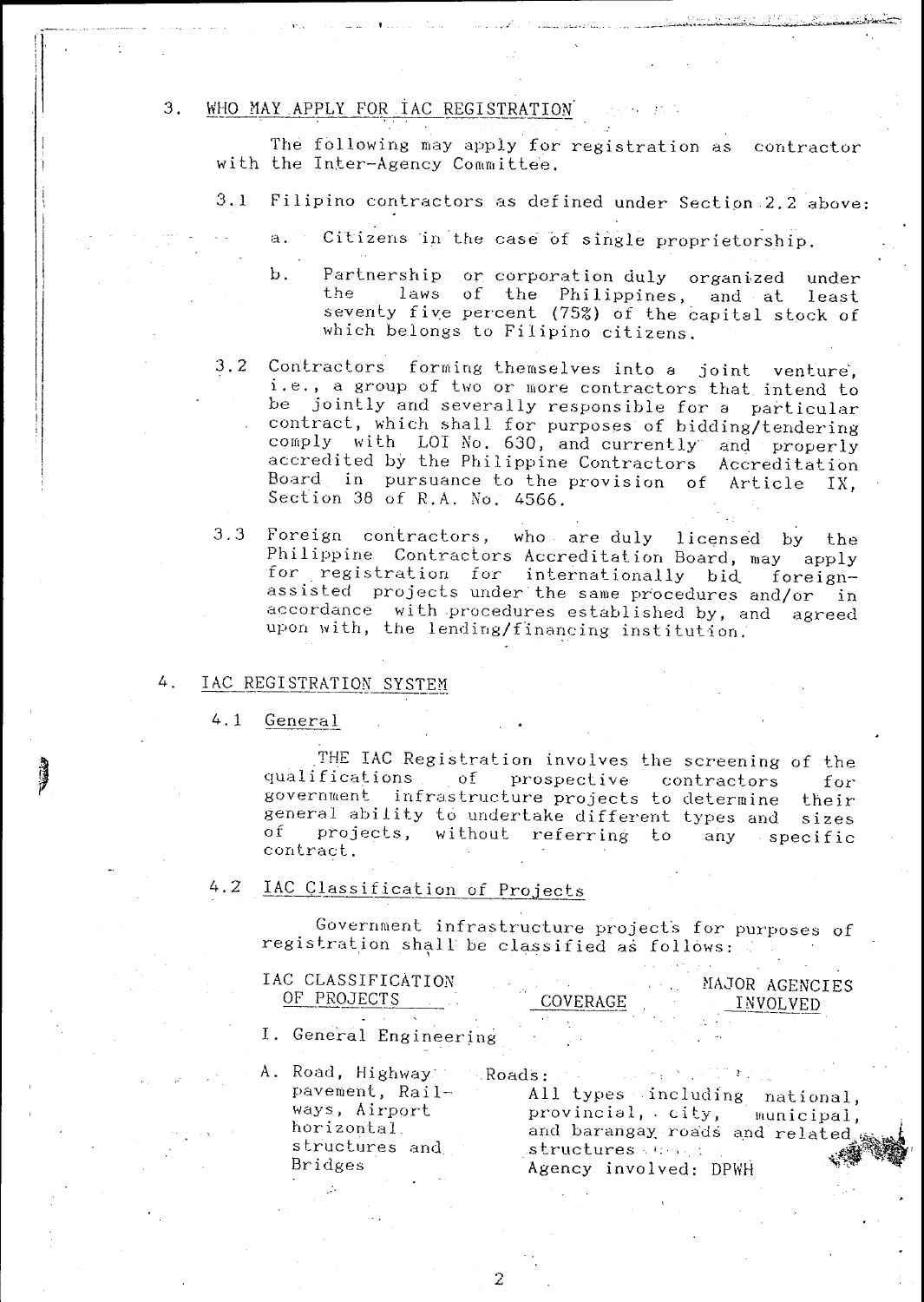Railways:

All types. Agency involved: PNR, LRTA

Airport Horizontal Structures: Runways, taxiways, apron, stopways, other aircraft movement Agency Involved: DPWH, DOTC

Bridges and Similar Structures: All types of bridges, interchanges, viaducts, and related structures Agency Involved: DPWH

Flood Control and Drainage: River control including dikes and revetments, channel improvement, drainage systems, pumping stations, and related structures Agency Involved: DPWH .

Irrigation Systems: Irrigation canals, canal struc-

tures, drainage, pumping stations and related structures Agency involved: NIA, DPWH

Dume:

Reservoirs; storage/ diversion dams and related structures Agency Involved: NIA, NPC MWSS, DPWH

Tunneling: . Diversion Tunnels Agency Involved: NIA, NPC MWSS, DPWH

Power Generating Plants: Hydro-electric plants and related structures Agency Involved: NPC, NEA

Water Supply: Wells, developed springs, and other source development works distribution system and related structures Agency Involved: DPWH, MWSS LWUA

Ports Piers, wharves, causeways, related, structures

D. Water Supply

B. Irrigation and Flood Control

# C: Dom. Reservoir and Tunneling

E. Port, Harbor and Offshore Engineering

and

Agency Involved: PPA, DPWH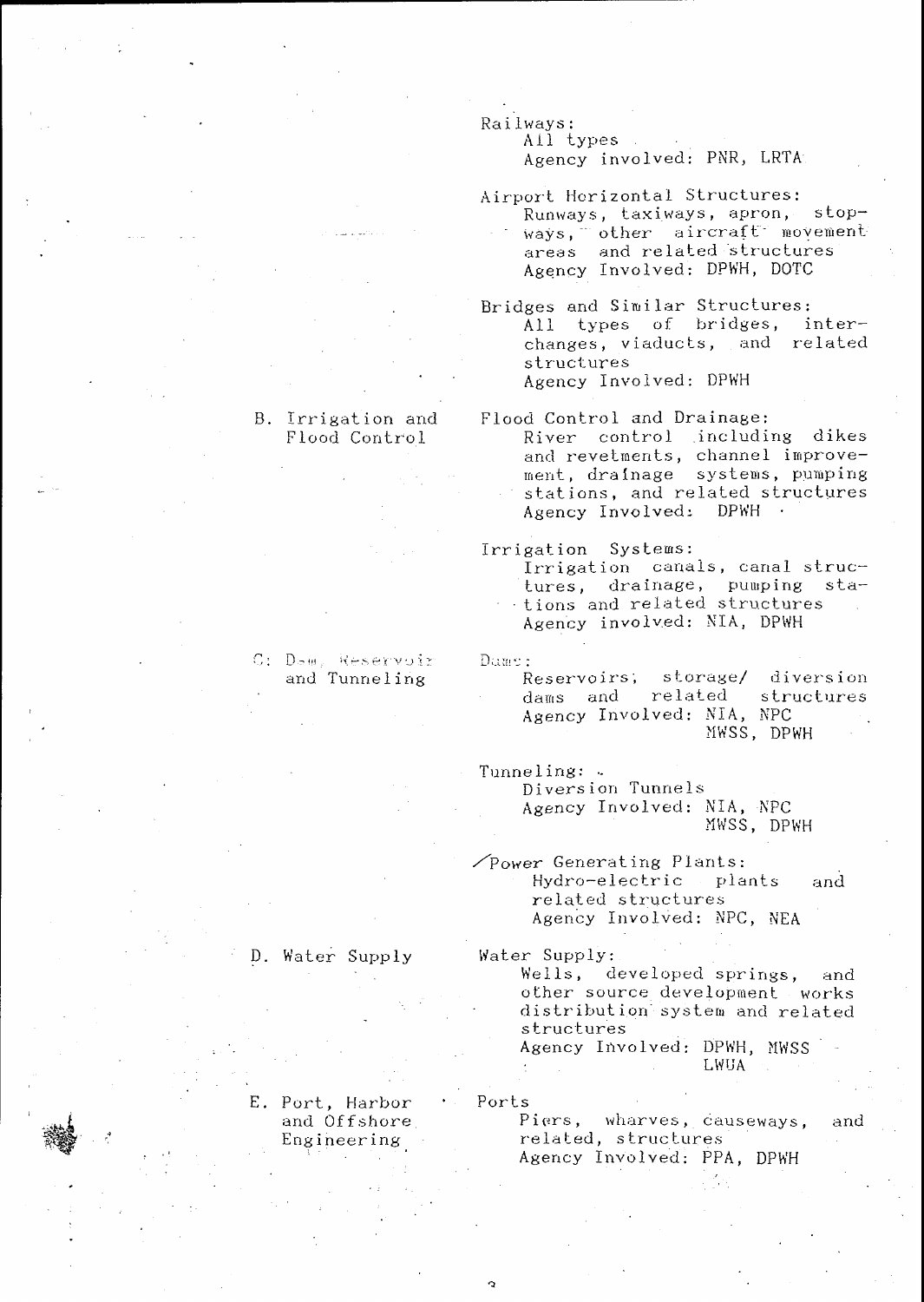# Dredging and Reclamation

Harbor dredging, reclamation Rockworks and related structures Agency Involved: DPWH, PPA, PEA

# II. General Building

A. Building and Industrial Plant

Air Navigation Facilities: Air traffic control facilities (Area approach and aerodome) and other related structures Agency Involved: NAIA, DOTC

**Power Generating Plants:** 

Thermal (oil, coal, etc.), geothermal plants and related structures

Agency Involved: NPC, NEA

Power Transmission and Distribution:

> Poles, towers, sub-stations and related structures

Agency Involved: NPC, NEA

Buildings:

 $A11$ types including school buildings, hospitals, airport terminal buildings,  $r_2c_1\circ f$ offices, market, housing, multi -storey buildings and related structures

Agency Involved: DPWH, DOTC NHA

Communication Facilities

| Antennae,                    |  | towers, | telephone  |  |
|------------------------------|--|---------|------------|--|
| exchanges.                   |  | and     | related    |  |
| structures                   |  |         |            |  |
| Agency Involved: DOTC, DPWH, |  |         |            |  |
|                              |  |         | PPA PAGASA |  |

## Sewerage:

- B. Sewerage and Sewage Treat-Sewerage systems, treatment ment/ Disposal plants, and related structures Agency Involved: MWSS, LWUA
- C. Water Treat-Water Supply: ment Plant and Water pumping stations, elevated water tanks, filtration plants,  $System$ and related structures

Agency Involved: MWSS, LWUA DPWH

Others:

D. Park, Play-Ground, and Recreational Work.

Plant

Parks, playground, landscaping, monuments, and  $\Delta \sim 1$ similar structures Agency Involved: DPWH, LGUs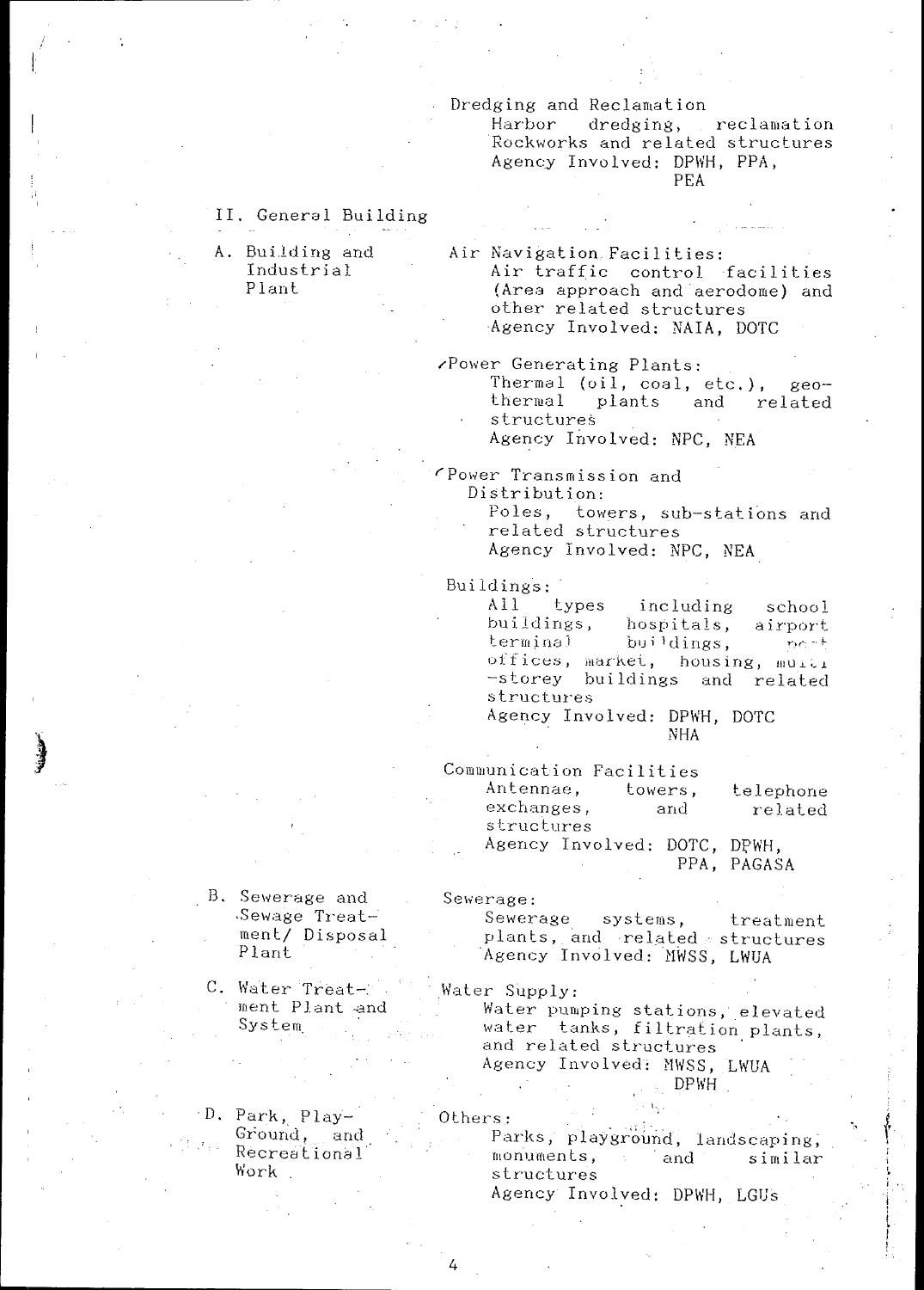# III. Specialties

- A. Foundation Work
- B. Structural Steel Work
- C. Concrete Precasting and Prestressing
- D. Plumbing and Sanitary Work

E. Electrical

Work

Water Supply: Pumping, filtration and treatment plant equipment installation and distribution systems Agency Involved: MWSS, LWUA DPWH.

Sewerage:

Sewerage systems and treatment plant equipment installation Agency Involved: MWSS, LWUA.

Electrical Installation:

Power Generating Plants: Electro-mechanical works Agency Involved: NPC, NEA

- Power Transmission and Distribution: High Voltage lines and sub -station equipment installation Agency Involved: NPC, NEA
- $\mathbf{F}$ . Mechanical  $\Box$ Work.
- Power Generating Plants: Electro-mechanical works Agency Involved: NPC, NEA

Mechanical Installation:

- G. Air Conditioning and Refrigeration Work
- H. Elevator and Escalator Work
- I. Fire Protect-'ion Work
- J. Waterproofing Work .
- K. Painting Work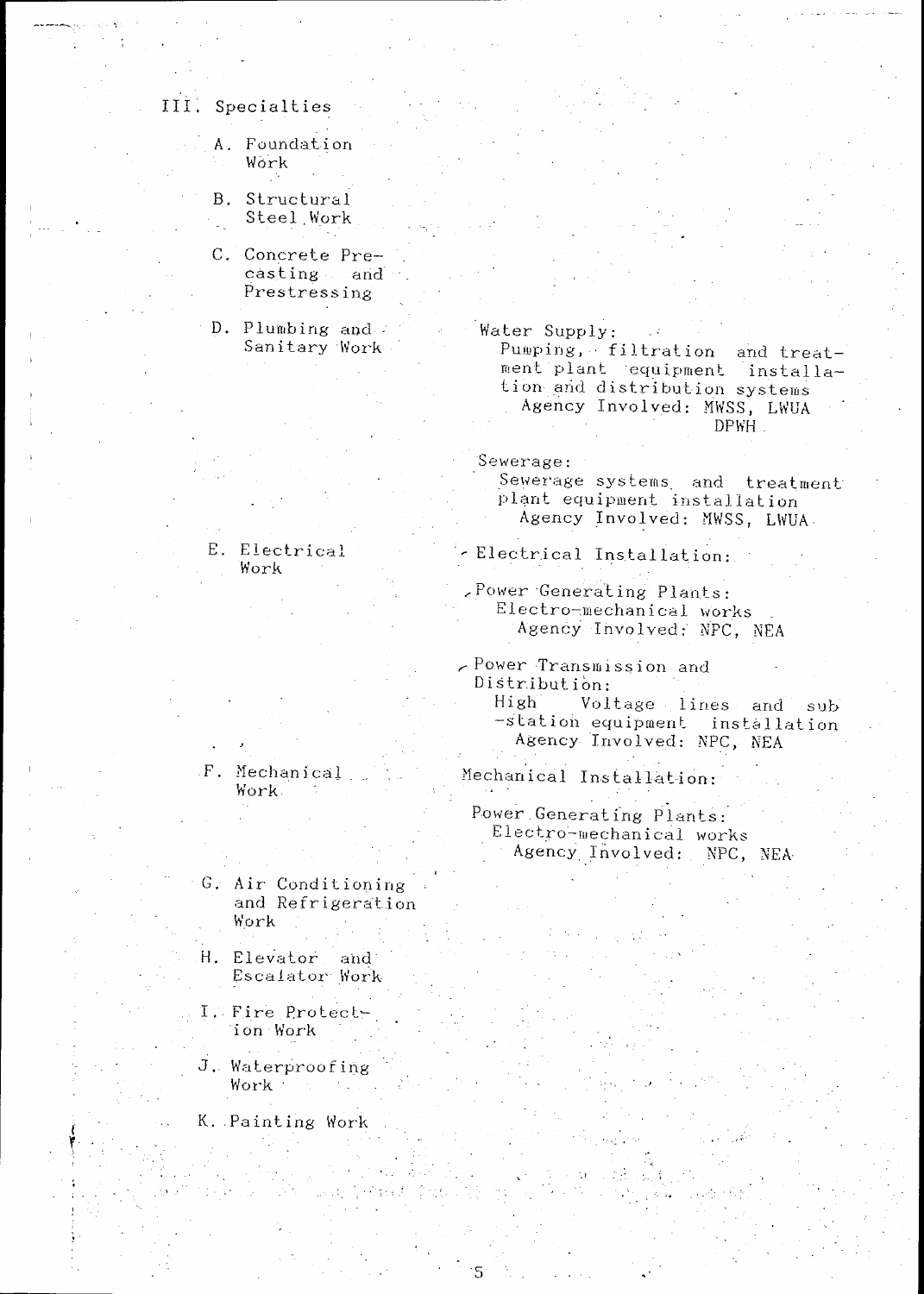| L. Well Drilling            | Water Supply:                                                  |
|-----------------------------|----------------------------------------------------------------|
| Work                        | Wells, developed springs, and                                  |
|                             | other source development works                                 |
|                             | Agency Involved: MWSS, LWUA<br>DPWH                            |
| M. Navigation               | Air Navigation Facilities:                                     |
| Equipment and               | - Very high frequency omnirange/                               |
| Instrument                  | distance measuring equipment,                                  |
| Installation                | non-directional beams, radio                                   |
|                             | detector and ranging (radar)                                   |
|                             | instrument landing systems                                     |
|                             | $\therefore$ installation $\therefore$                         |
|                             | Agency Involved: NAIA, DOTC                                    |
|                             |                                                                |
| N. Communication            | Communication Facilities:                                      |
| Equipment and<br>Instrument | Landlines, cables, and other<br>communication equipment<br>and |
| Installation                | instrument installation                                        |
|                             | Agency Involved: DOTC, DPWH,                                   |
|                             | PPA, PAGASA                                                    |
|                             |                                                                |

The Inter-Agency Committee may add, delete, modify and/or alter the foregoing Classifications, whenever deemed necessary by the Committee to render them more relevant and responsive to prevailing conditions.

#### IAC Categorization of Contractors 4.3

For each of the above types or classes  $\cap$  f projects, a contractor shall be categorized on<br>basis of its evaluated capability to carry the out contracts of different costs, as follows:

IAC CATEGORY OF CONTRACTORS

# ALLOWABLE RANGE OF CONTRACT COSTS

 $Small$ 

Sub-Category A Sub-Category B

Less than or equal to P.O.5 M Less than or equal to P 3.0 M

Medium

Sub-Category A Sub-Category B Above P 3.0 M up to P 15.0 M Above P 3.0 M up to P 30.0 M

Large

Sub-Category A Sub-Category B

Above P 3.0 M up to P 50.0 M Above P 3.0 M

#### $4.4$ Validity of Certificate of Registration

Regular IAC Certificate of Registration  $4.4.1$ 

A Filipino contractor as defined in  $3.1$ Sec. hereof which has been duly registered by the Committee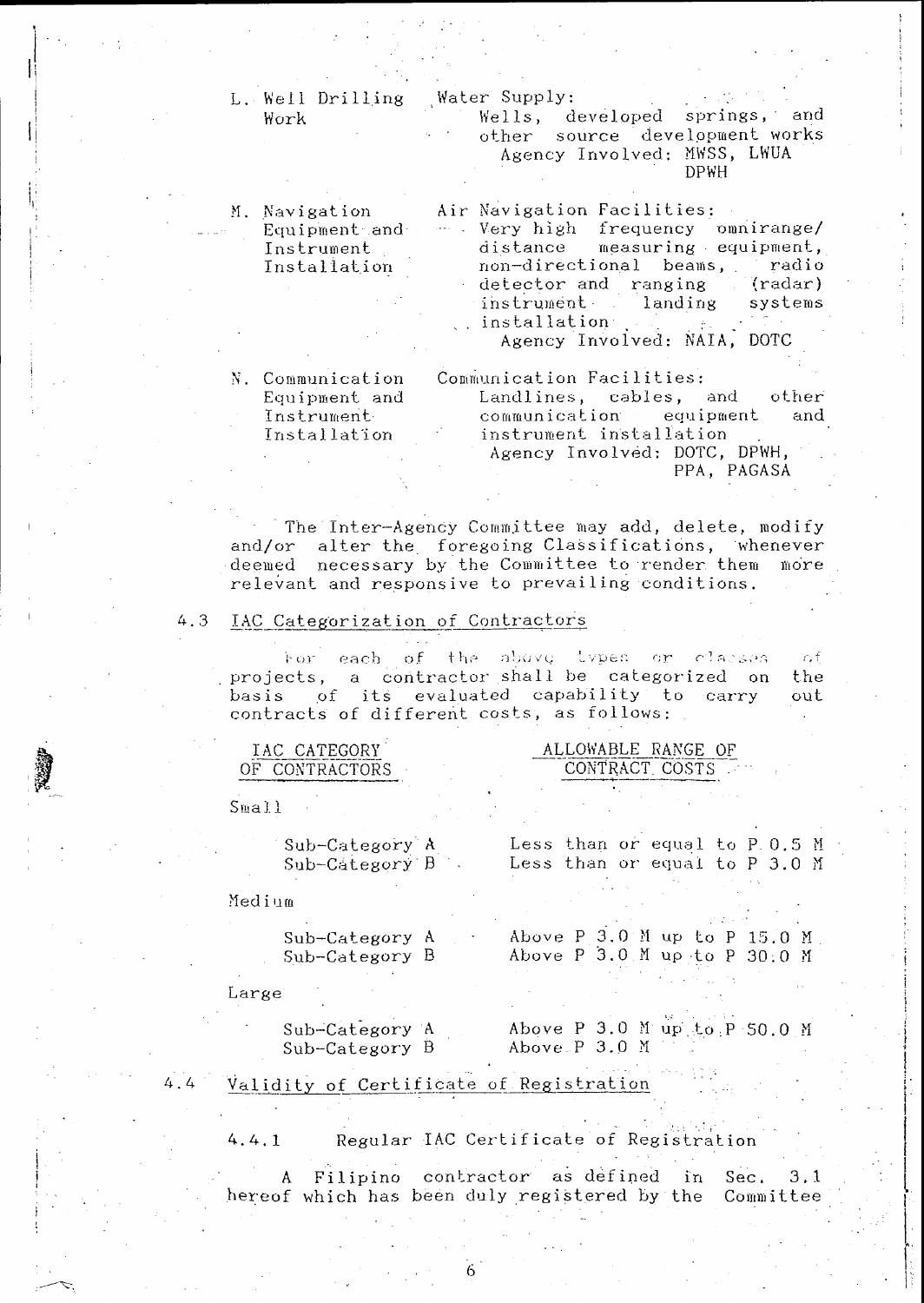shall be issued a regular Certificate of Registration valid for a period of three (3) years from the date of its issuance. The contractor may submit a request for upgrading of its IAC Category and/or for additional IAC Classification at any time during the validity of the said certificate of registration.

### $4 - 4.2$ Special IAC Certificate of Registration

Contractors forming themselves into a Joint Venture as well as Foreign Contractors duly registered by the Committee to bid /undertake a specific project as provided for in Secs. 3.2 and 3.3 hereof shall be issued a Special Certificate of Registration valid for a period of three (3) years from the date of its or for the entire duration of the specific issuance, project/undertaking, whichever is shorter. The Special Certicate of Registration must be renewed after three  $(3)$  years from the date of its issuance until  $-$  the specific project/undertaking for which it was issued has been finally completed.

 $4.4.3$ Monitoring of the Registered Contractor's Capability

The Inter-Agency Committee shall monitor the capability of the contractor according to its present Category and Classification and shall downgrade its Category and/or cancel any of its IAC Classification if it fails to sustain the prescribed minimum requirements For such Category and Classification at any time during the validity of its Certificate of Registration. Failure on the part of IAC Registered Contractors to renew their Contractors License as well as failure to sustain the minimum qualification requirements for registration shall be grounds for the automatic suspension of the Contractor's Certificate оf Registration with the Inter-Agency Committee.

 $4, 4, 4$ Eligibility for Pre-qualification.

A. duly registered contractor shall be deemed eligible for pre-qualification by any tendering agency involved, for any project subject to the limitations of the classification and category as provided in the contractor's Certificate of Registration,

### $5.$ CRITERIA FOR REGISTRATION

#### $5.1$ Legal Qualification

To be legally qualified for registration with the Inter-Agency Committee, a contractor must meet all of the following requirements:  $\mathbf{y} = \mathbf{y} \mathbf{y}$ 

5.1.1 Possession of a valid Contractor's License for<br>the current year pursuant to R.A. 4566;  $\mathcal{F}^{\mathcal{M}}_{\mathcal{M}}$  , where  $\label{eq:2} \begin{split} \mathcal{L}^{(1)}&=\mathcal{L}^{(1)}+\mathcal{L}^{(1)}+\mathcal{L}^{(2)}\\ \mathcal{L}^{(1)}&=\sum_{i=1}^{n}(-1)^{i}\mathcal{L}^{(1)}\end{split}$ in Sergen<br>De fan de St

 $\label{eq:2} \mathcal{L}^{\mathcal{A}}_{\mathcal{A}}\left(\mathcal{A}^{\mathcal{A}}_{\mathcal{A}}\right)=\mathcal{L}^{\mathcal{A}}_{\mathcal{A}}\left(\mathcal{A}^{\mathcal{A}}_{\mathcal{A}}\right)=\mathcal{L}^{\mathcal{A}}_{\mathcal{A}}\left(\mathcal{A}^{\mathcal{A}}_{\mathcal{A}}\right)$ 

 $\label{eq:2.1} \mathcal{L}(\mathcal{L}_{\mathcal{A}}) = \mathcal{L}(\mathcal{L}_{\mathcal{A}}) \otimes \mathcal{L}(\mathcal{L}_{\mathcal{A}})$ a construct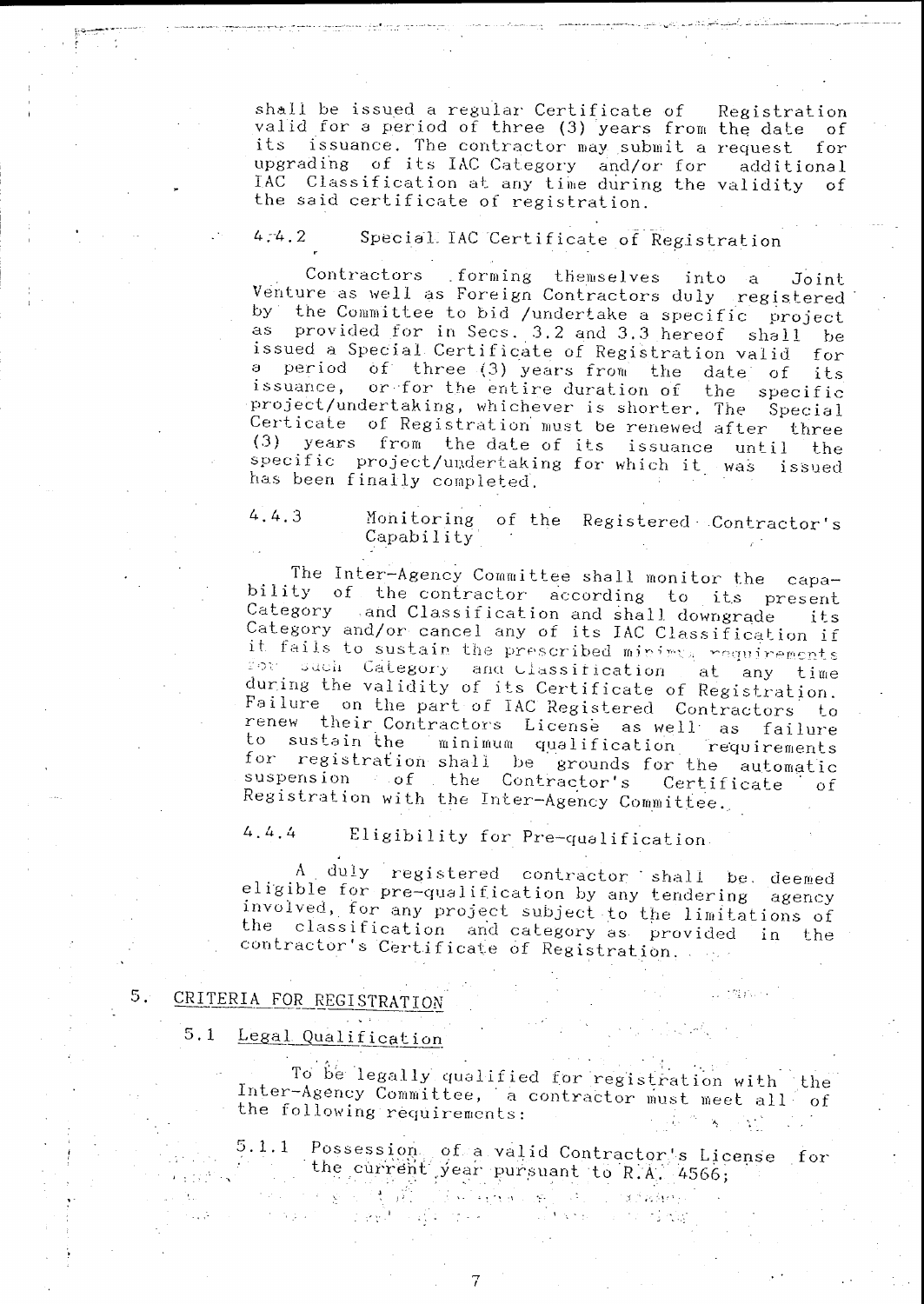- 5.1.2. For a joint venture, a subscribed joint venture making the parties jointly agreement and severally liable for a particular contract and compliance with LOI 630 (at least 75% Filipino capital);
- 5.1.3 Also for a joint venture, a separate Joint  $\nu$ Venture License per R.A. 4566 on a project to project basis; and
- In the case of foreign contractors, who satisfy  $5, 1, 4$ the conditions stated in Section 3.3 above, a special license duly issued by the Philippine Contractors Accreditation Board for a particular project and a certificate as bonafide contractor in their own country duly authenticated by their respective embassies/consulates.

#### $5.2$ Contractor's License Category

The IAC Category of a contractor shall take into account the contractor's License Category as determined the Philippine Contractors Accreditation Board bv. based on capital/networth, actual experience of sustaining technical employees, net book value of equipment, number of years in actual construction<br>operation and annual turn-over volume. The lowest License Category required to qualify for each IAC Category as provided for in Sec. 4.3 above shall be es Follows:

LOWEST LICENSE CATEGORY

Trade

 $\mathbf{B}$ 

1710 207 317

 $\mathbf{A}$   $\mathbf{A}$   $\mathbf{A}$   $\mathbf{A}$   $\mathbf{A}$   $\mathbf{A}$   $\mathbf{A}$ 

AAA

D and C

# IAC CATEGORY

- $\mathcal{N}=\mathcal{N}$ 
	- Sub-Category A

Sub-Category B

Medium

Sub-Category A Sub-Category B

## Large

 $Small$ 

Sub-Category A

Sub-Category B

5.3 Track Record

Experience - The IAC Category of a contractor<br>shall likewise take into account its actual  $5.3.1$ construction experience, in the government and private sectors, over the last fifteen years,

 $\mathsf{A}$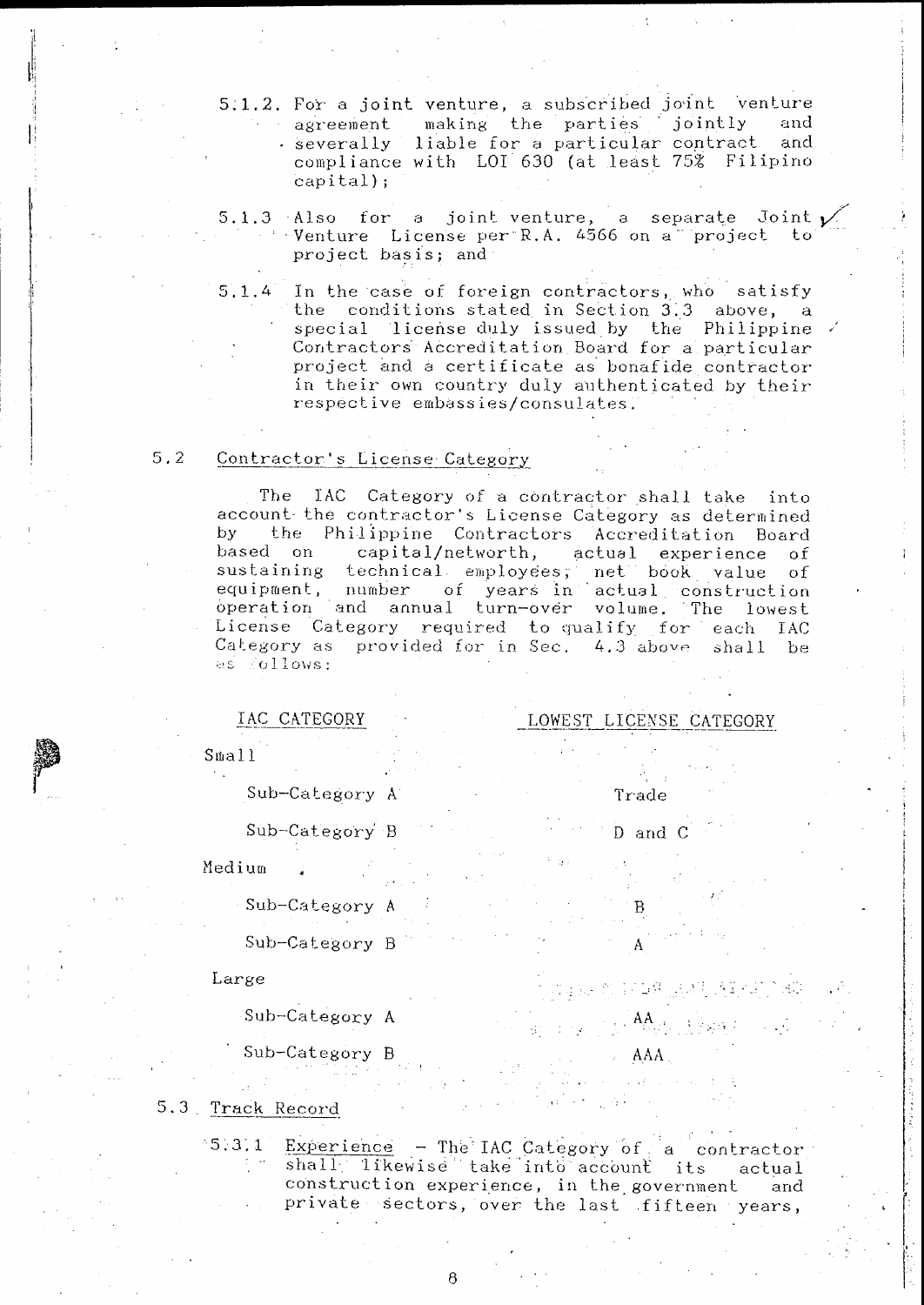as indicated by the present value of the single largest relevant project it has satisfactorily completed.

minimum track record required to The qualify for each IAC Category as provided for in Section 4.3 above shall be as follows:

|              |          |         | Present Value of Single Largest |
|--------------|----------|---------|---------------------------------|
| IAC Category | Relevant | Project | Completed                       |
|              |          |         | The Last fifteen (15)           |
|              | íears    |         |                                 |
|              |          |         |                                 |
| Smal         |          |         |                                 |

| Sub-Category A Less than or equal to P 500,000 |                                   |  |  |
|------------------------------------------------|-----------------------------------|--|--|
| Sub-Category B                                 | Less than or equal to $P_1, 5, M$ |  |  |

Medium

Sub-Category A Above P 1.5 M up to P 7.5 M  $Sub-Category B$ Above P 7.5 M up to P 15.0 M

Large

Above P 15.0 M up to P 25 M Sub-Category A Sub-Category B Above P 25 M

The Category of a contractor according to  $5.3.2$ the above criteria shall be governed by the range of requirements that it meets. Thus, which e  $\ddot{a}$ contractor meets the Track Record requirements "medium" but is found to meet only for the License Category requirement for "small" the contractor will be categorized as "small" until such time that it submits enough evidence to warrant upgrading.

# 5.4 Performance Records

Commission by the contractor of any act  $or$ omission which constitutes a cause for disciplinary action as provided for in Sec. 8.1 hereof shall be a ground for the Inter-Agency Committee to deny the registration of said contractor.

6. INVITATION FOR REGISTRATION OF CONTRACTORS

At least once a year, the Committee shall advertise, in  $\mathsf{sat}_{\text{free}}$  least, two newspapers of general circulation, – an i scinvitation for registration to interested contractors.  $\label{eq:2} \mathbb{E} \left[ \mathbb{E} \left[ \mathbb{E} \left[ \mathbb{E} \left[ \mathbb{E} \left[ \mathbb{E} \left[ \mathbb{E} \left[ \mathbb{E} \left[ \mathbb{E} \left[ \mathbb{E} \left[ \mathbb{E} \left[ \mathbb{E} \left[ \mathbb{E} \left[ \mathbb{E} \left[ \mathbb{E} \left[ \mathbb{E} \left[ \mathbb{E} \left[ \mathbb{E} \left[ \mathbb{E} \left[ \mathbb{E} \left[ \mathbb{E} \left[ \mathbb{E} \left[ \mathbb{E} \left[ \mathbb{E}$  $\mathcal{L}(\mathcal{L}(\mathcal{L}(\mathcal{L}(\mathcal{L}(\mathcal{L}(\mathcal{L}(\mathcal{L}(\mathcal{L}(\mathcal{L}(\mathcal{L}(\mathcal{L}(\mathcal{L}(\mathcal{L}(\mathcal{L}(\mathcal{L}(\mathcal{L}(\mathcal{L}(\mathcal{L}(\mathcal{L}(\mathcal{L}(\mathcal{L}(\mathcal{L}(\mathcal{L}(\mathcal{L}(\mathcal{L}(\mathcal{L}(\mathcal{L}(\mathcal{L}(\mathcal{L}(\mathcal{L}(\mathcal{L}(\mathcal{L}(\mathcal{L}(\mathcal{L}(\mathcal{L}(\mathcal{$ 

# TECHNICAL WORKING GROUP 7.

人名英格兰人姓氏 化硫酸 网络复数 网络小说 A separate Technical Working Group shall be created at the PCAB Secretariat to assist the Committee in the performance of its functions.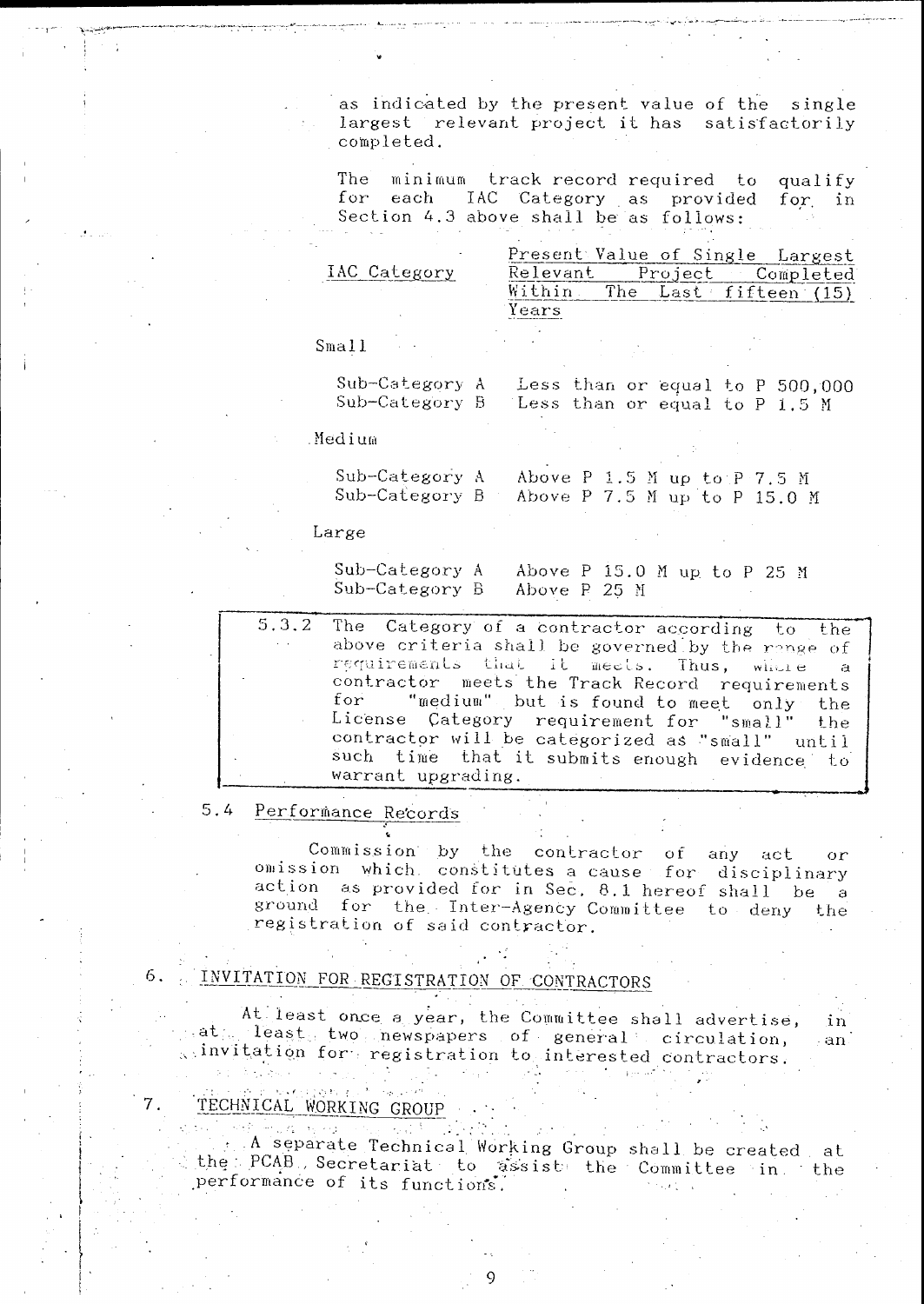The Technical Working Group shall be composed of civil engineers, lawyers, mechanical/electrical engineers, and financial analysts plus administrative support, who must possess the necessary working knowledge. It shall be responsible for the processing, evaluation, preparation, and issuance of necessary documents relative to the contractor's application for registration. It shall also undertake of information and documents. as investigation/verification inspection  $\sigma$ f projects  $we11$ as. physical undertaken/completed  $_{\rm by}$ registered contractors and safekeeping of records.

#### $8$  . DISCIPLINARY ACTION/ADMINISTRATIVE SANCTION

#### $8.1$ Causes/Grounds For Disciplinary Action

Any of the following acts or omissions constitute as ground/cause for shall the suspension or revocation of registration of  $an$ IAC-Registered Contractor:

Misrepresentation of a material and substantial  $8.1.1$ fact and/or submission of spurious documents in obtaining his Certificate of Registration and Classification from, and in any application or representation with, the Inter-Agency Committee;

Malpractice in the course of operation/business  $8.1.\overline{2}$ which shall consist of any or all of the following:

> Willful and deliberate abandonment,<br>without just excuse, of any government  $8.1.2.1$ construction project engaged in or undertaken by the contractor;

> 8.1.2.2 Willful material and substantial departure from or disregard of plans and/or specifications of government construction project without the consent of the government agency or instrumentality concerned which is entitled to have the particular<br>construction project completed in<br>accordance with such plans and/or specifications or duly authorized<br>representations, causing prejudice to the government;

> > الكافر والمراكب

8.1.3 Any finding of an act or omission committed in violation of the provisions of P.D. 1594 and its Implementing Rules and Regulations, based on a verified complaint filed by a tendering agency.

Active participation in the performance by any  $8.1,4$ person, natural or juridical, of any act or omission constituting a cause for disciplinary action.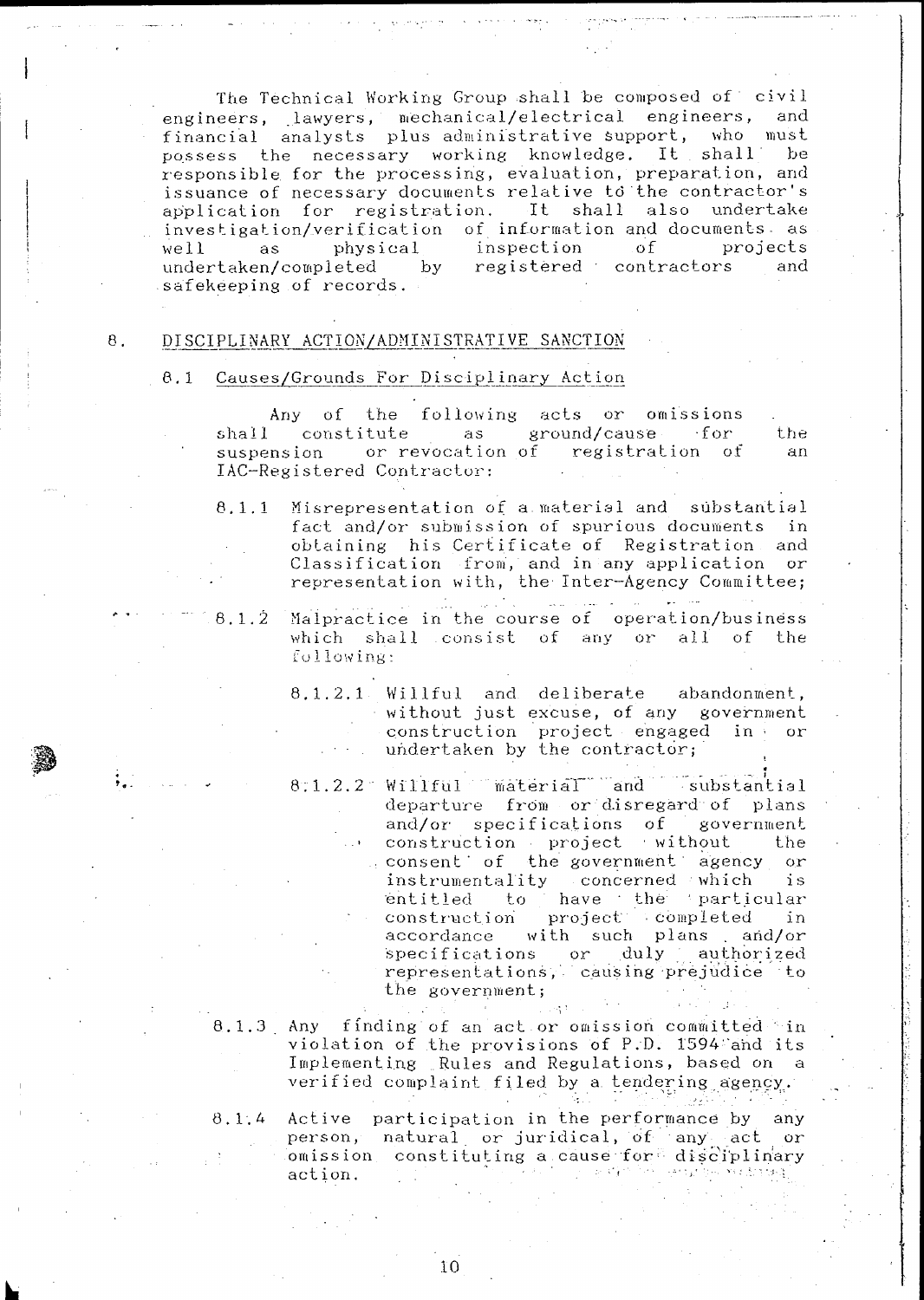# 8.2 Procedure

#### $8, 2, 1$ Jurisdiction

The imposition of a disciplinary action for any of the above grounds shall be commenced either by a charge made by the committee itself, motu propio, or by a complaint filed by a government tendering agency.

#### $8.2.2$ Prescription

Any charge or complaint shall be filed or proceedings initiated within two (2) years from discovery of the commission of any of the above grounds for disciplinary action.

#### $8, 2, 3$ Charge or Complaint

The charge made by the Committee, motu propio, shall set forth in clear and concise manner the bases therefor.

The complaint made by a government tendering agency shall be made in writing and under oath and must be filed in triplicate with the Secretariat. It shall set forth clearly, distinctly and concisely the grounds therefor, and shall be accompanied by a supporting affidavit or material evidence, ii any.

## $8.2.4$ Referral to PCAB for further proceedings

The charge or complaint shall be referred, and all documents submitted appertaining thereto forwarded, by the Committee to the Philippine: Contractors Accreditation Board (PCAB) and the latter shall take charge  $\sigma$ f the investigation/proceedings on the matter.

ंडू

#### $8.2.5$ Decision

The decision of the Philippine Contractors Accreditation Board on the case shall be taken by the Committee as basis for formulating its ..own action.

#### $\mathsf{Q}$ APPLICABILITY

These Revised Guidelines shall apply to all. contracts for infrastructure and other construction projects of, all government agencies and instrumentalities, including government-owned and controlled corporations (GOCCs).

 $11$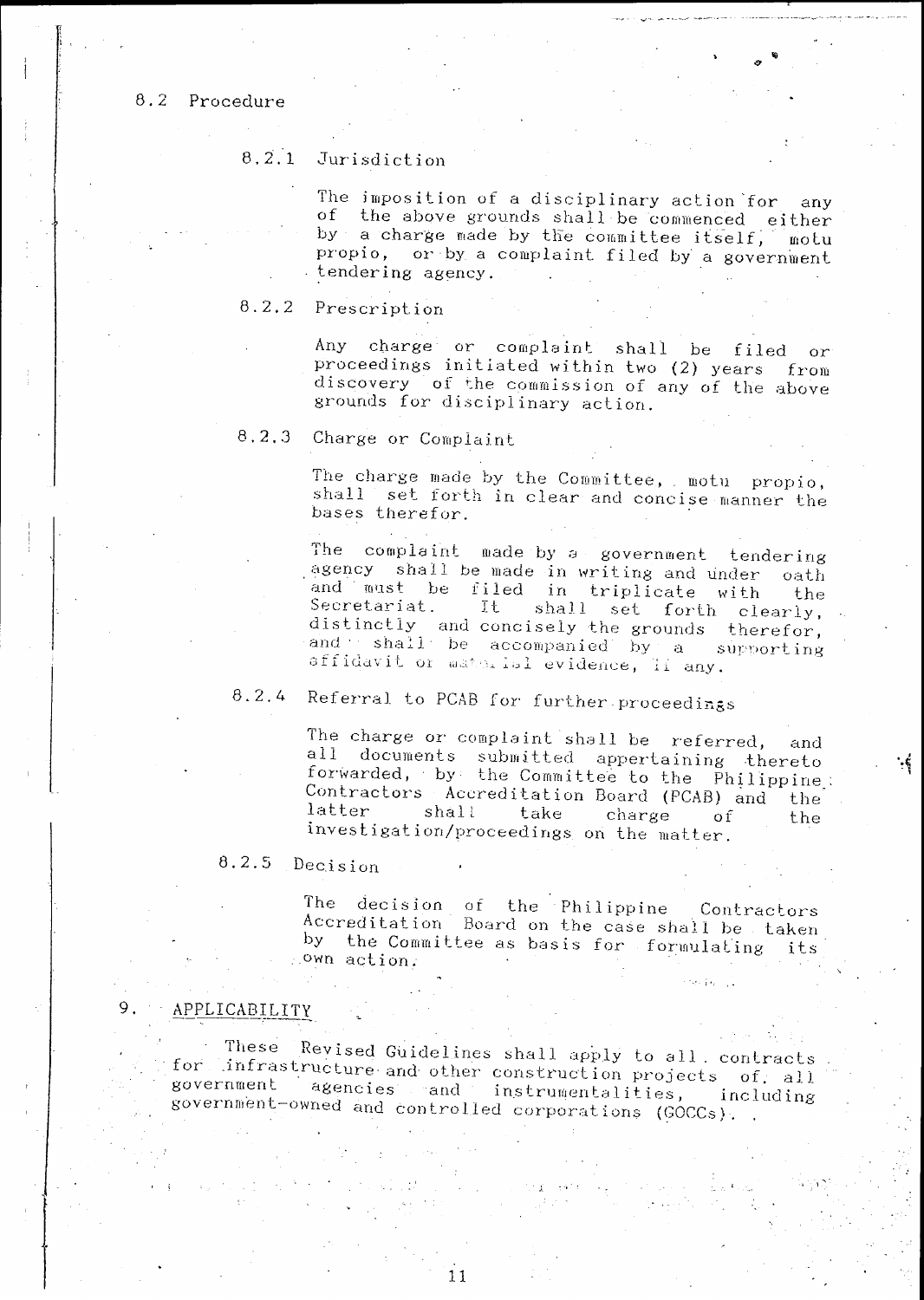# EFFECTIVITY

These Revised Guidelines shall take effect fifteen (15) days after publication in two (2) newspapers of general circulation.

#### 11. TRANSITORY PROVISIONS

- 11.1 Applications filed with and received by the Inter-Agency Committee prior to the effectivity of the<br>Revised Guidelines shall be evaluated on the basis of the old Guidelines. TAC -**TAC** The Category/Classification granted  $t_{0}$ contractors registered under the old IAC Guidelines shall remain valid until expiration unless the contractor voluntary applies for upgrading of IAC Category, or additional IAC Classification, or renewal of IAC Registration, in which case, the requirements of the Revised **IAC** Guidelines shall apply.
- 11.2 The Revised Guidelines for Registration and Classification of Contractors shall be implemented starting on the date of effectivity for all applications for IAC Registration, upgrading of IAC Category, additional IAC Classification and renewal of IAC Registration filed with and received by the Inter-Agency Committee on that date and thereafter.

Adopted by the Inter-Agency Committee for Registration of Contractors this 1st day of March, 1991.

# $(SGD)$  ANTON C. KHO Chairman

(SGD) JOSE F. MABANTA Member

# (SGD) JOSE R. VALDECANAS Member

(SGD) MARIO J. PADILLA Member

(SGD) AUGUSTO B. SANTOS Member

Attested:

# (SGD) FROILAN S. CASTRO IAC Secretary

These revised guidelines were published in the Philippine NOTE: Daily Inquirer and Philippine Star in 8 April 1991.

 $12$ 

10.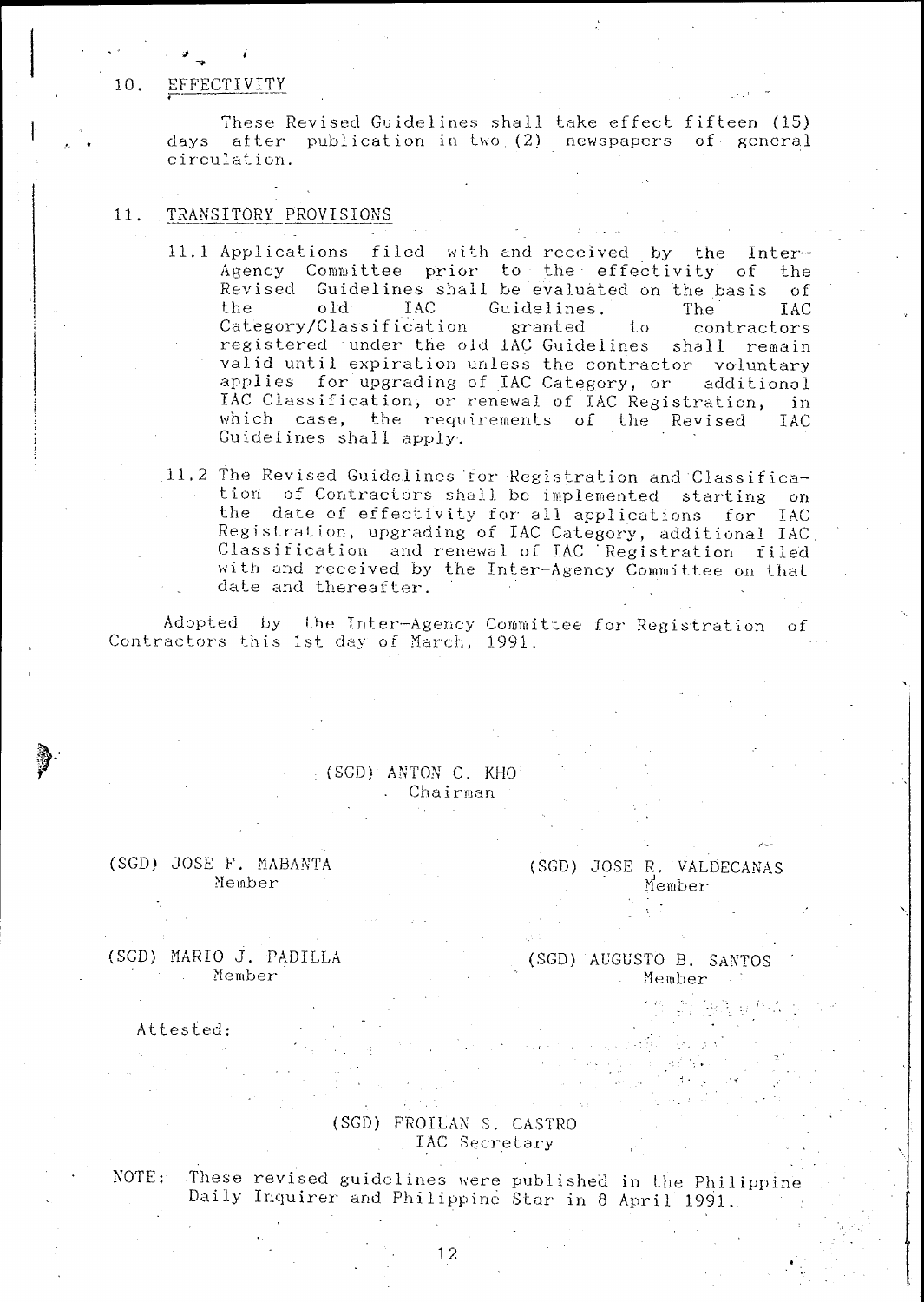# PD 1167 Overseas Construction Incentive Decree(POCB)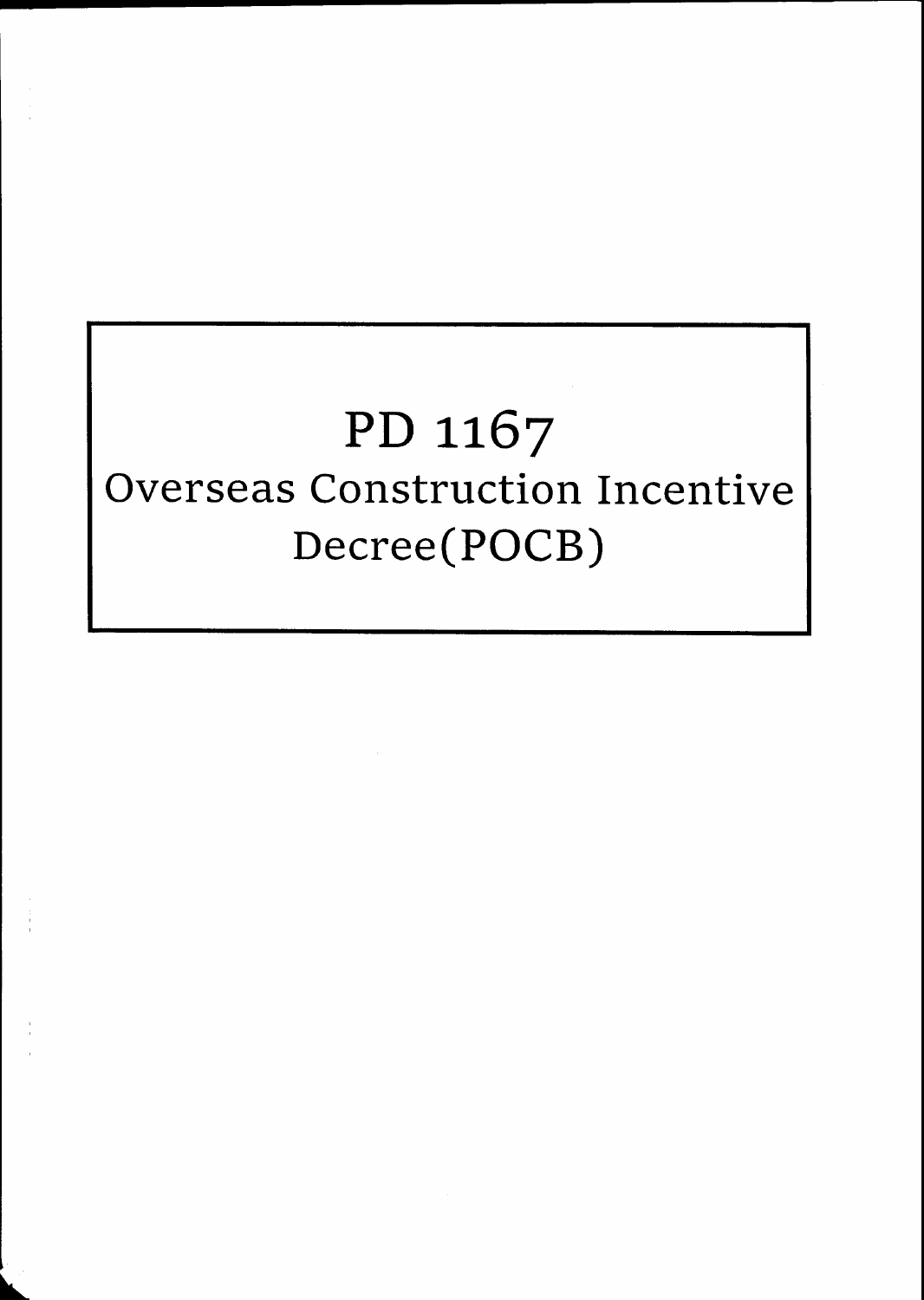# MALACANANG Manila

# PRESIDENTIAL DECREE NO. 1167 (AS AMENDED BY PRESIDENTIAL DECREE NO. 1657)

# DEVELOPING AND REGULATING THE OVERSEAS CONSTRUCTION INDUSTRY, PROVIDING INCENTIVES THEREFOR, AND FOR OTHER PURPOSES

WHEREAS, it is a primary concern of the government to promote and stimulate national economic development by embarking on an aggressive export promotion program;

WHEREAS, overseas construction operations provide an opportunity for the exportation not only of materials and commodities, but also of labor skills and technical and managerial expertise;

WHEREAS, these construction opportunities abroad would be most effectively availed of with organized, coordinated and sustained efforts, and government encouragement and support;

WHEREAS, many Filipino construction contractors who have the experience and skills have organized themselves, and are in a position to undertake overseas construction work;

WHEREAS, success in overseas construction operations will bring not only economic benefits, but also confidence and pride in the nation's capabilities;

NOW THERFORE, I, FERDINAND E. MARCOS, President of the Philippines, by virtue of the powers vested in me by the Constitution, do hereby decree and order as follows:

SECTION 1. Short Title - This Decree shall be known as the "Overseas Construction Incentives Decree."

SEC. 2. Declaration of Policy.- It is the policy of the State to actively encourage and support activities that lead to the export not only of goods and services, but also of technical and managerial expertise; accordingly, the State encourages and promotes Filipino contractors who have the necessary capability to undertake overseas construction and help increase foreign exchange earnings and employment opportunities, and thereby hasten the economic development of the Filipino people.

SEC. 3. Definition of Terms. - For the purpose of this Decree:

(a) "Construction contractor" shall mean a natural or juridical" person organized and licensed under Philippine laws, who undertakes or offers to undertake, or submits a bid to, or does himself or by or through others, construct, alter, repair, add to, subtract from, remove, move, wreck or demolish any structure, facility, project development or improvement